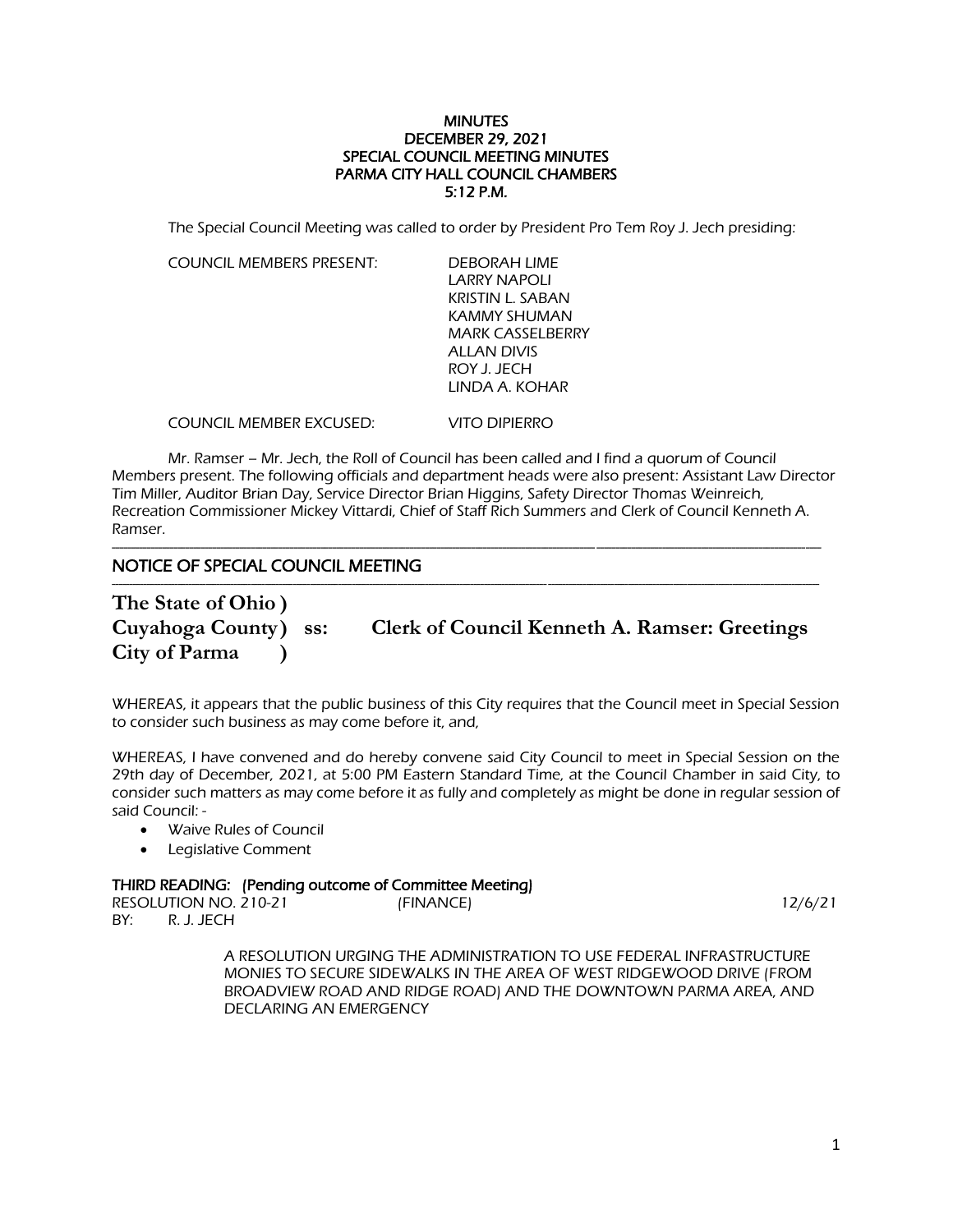# SUSPENSION OF THE RULES:

ORDINANCE NO. 232-21 12/29/21 12/29/21

BY: K. L. SABAN (Special Meeting)

(By Request – Auditor)

AN ORDINANCE TO AMEND THE 2021 PERMANENT APPROPRIATIONS OF THE CITY OF PARMA, OHIO, AND DECLARING AN EMERGENCY

RESOLUTION NO. 233-21 12/29/21 12/29/21

(By Request – Auditor)

BY: K. L. SABAN (Special Meeting)

A RESOLUTION APPROVING THE CITY AUDITOR'S CASH TRANSFERS, AND DECLARING AN EMERGENCY

RESOLUTION NO. 234-21 12/29/21 12/29/21

(By Request – Auditor)

BY: K. L. SABAN (Special Meeting)

## A RESOLUTION APPROVING THE CITY AUDITOR'S CASH ADVANCES, AND DECLARING AN EMERGENCY

- **Excuse Absent Members**
- Adjourn

------------------------------------------------------------------------------------------------------------------------------------------------- You are therefore commanded to summon: Mayor Tim DeGeeter, Service Director Brian Higgins, Safety Director Tom Weinreich, Law Director Timothy Dobeck, Treasurer Tom Mastroianni, Auditor Brian Day, Council President Sean P. Brennan, Mark Casselberry, Roy J. Jech, Kristin L. Saban, Vito Dipierro, Allan Divis, Deborah Lime, Larry Napoli, Linda A. Kohar, Kammy Shuman and Kenneth A. Ramser Clerk of said Council, to meet in Special Session as aforesaid for the purposes aforesaid.

Hereof fail not and have you then and there this Writ, with your return thereon in what manner you have executed the same.

> In testimony whereof, I have hereunto set my hand and caused the Corporate seal of said City to be hereunto affixed, this 28<sup>th</sup> day of December, 2021.

/seal/

/s/ Sean P. Brennan City of Parma COUNCIL PRESIDENT SEAN P. BRENNAN

#### ---------------------------------------------------------------------------------------------------------------------------------------------------------------------------- CERTIFICATE OF SERVICE NOTICE OF SPECIAL MEETING OF COUNCIL

I, Karen Jones, of the City of Parma, Ohio, do hereby certify that on December 28, 2021, I received the notices of a Special Meeting of Council, a copy of which is attached hereto, and that in accordance with the instructions given to me, I have served each person named in the notice with the notice by Electronic Mail (e-mail) with the notice on December 28, 2021, at 1:40 PM, which date and time is more than twelve hours prior to the time of the Special Meeting.

Signed *Karen Jones* 

 Karen Jones, Deputy Clerk I City of Parma, Ohio.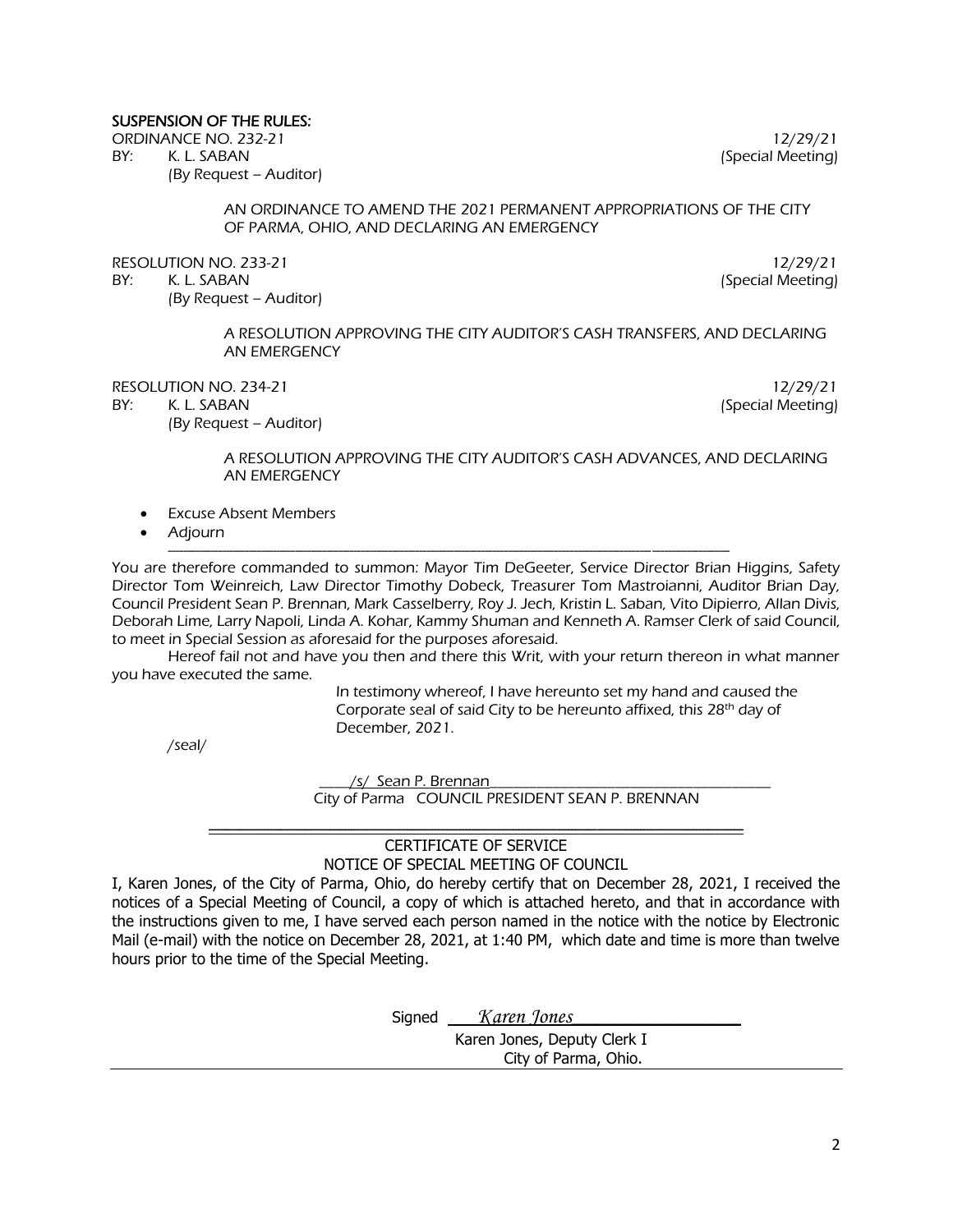## **DISPENSE WITH THE REGULAR ORDER OF BUSINESS**

Motion made by Councilman Casselberry seconded by Councilman Divis to dispense with the regular order of business and to waive the Rules of Council, at this time in order to hold this Special Council Meeting. Motion carried.

# **LEGISLATIVE COMMENT**

No one wished to speak.

#### THIRD READING:

RESOLUTION NO. 210-21 12/6/21<br>BY: R. J. JECH

BY: R. J. JECH

A RESOLUTION URGING THE ADMINISTRATION TO USE FEDERAL INFRASTRUCTURE MONIES TO SECURE SIDEWALKS IN THE AREA OF WEST RIDGEWOOD DRIVE (FROM BROADVIEW ROAD AND RIDGE ROAD) AND THE DOWNTOWN PARMA AREA, AND DECLARING AN EMERGENCY

------------------------------------------------------------------------------------------------------------------------------------------

Motion made by Councilwoman Saban seconded by Councilman Casselberry to amend Resolution No. 210-21 as follows: replace bike lane with multi-purpose trails. Motion carried.

Motion made by Councilwoman Saban seconded by Councilman Casselberry to adopt Resolution No. 210-21 as amended.

- Yes: Lime, Napoli, Saban, Shuman, Casselberry, Divis, Jech, Kohar.
- No: None; Resolution No. 210-21 is adopted as amended.

# SUSPENSION OF THE RULES:

 Mr. Jech – Shall the statutory provision and Rule 48 requiring the full and distinct reading of Ordinance No. 232-21, Resolution No. 233-21 and Resolution No. 234-21 on three different days be dispensed with?

- Yes: Lime, Napoli, Saban, Shuman, Casselberry, Divis, Jech, Kohar.
- No: None; motion carried.

Mr. Jech – Shall Rule 45 requiring reference to committee be dispensed with and Ordinance No. 232-21, Resolution No. 233-21 and Resolution No. 234-21 be placed on final passage?

- Yes: Lime, Napoli, Saban, Shuman, Casselberry, Divis, Jech, Kohar.
- No: None; motion carried.

#### ORDINANCE NO. 232-21 12/29/21

------------------------------------------------------------------------------------------------------------------------------------------------------------------------------------------- BY: K. L. SABAN (Special Meeting)

(By Request – Auditor)

AN ORDINANCE TO AMEND THE 2021 PERMANENT APPROPRIATIONS OF THE CITY OF PARMA, OHIO, AND DECLARING AN EMERGENCY

Auditor Day – Stated, that he would address all three pieces up for passage. The first piece is the permanent appropriations which is a summary of what was done all year which will go to the County. The second piece is the cash transfers which are all budgeted items subsidized by the general fund. The third piece is the cash advances which is money that was paid but the City will get this money back from grants, it is a timing issue.

Recreation Commissioner Vittardi – Stated, that the reason the Golf course was not on the Cash Advances is that for the first time since 2012 they have not needed it and the Golf Course had a profit of \$126,230.00.

Councilwoman Lime – Asked for the carry over of the general fund.

Auditor Day – Stated that the carry-over is \$5,000,000.00.

Motion made by Councilwoman Lime seconded by Councilman Casselberry to adopt Ordinance No. 232-21.